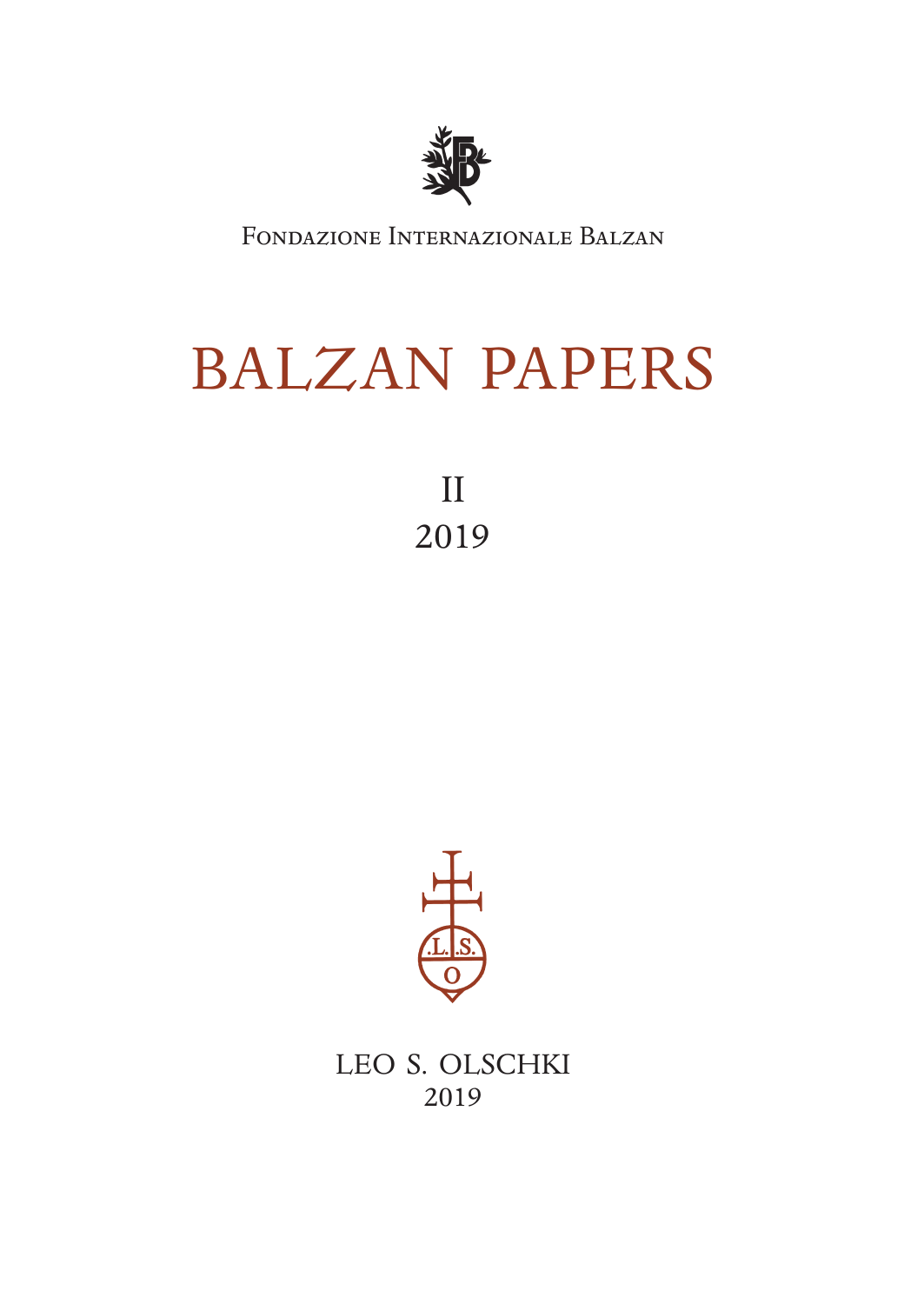#### PARTE PRIMA

## SAGGI

| NICOLETTE MOUT, «And New Philosophy Calls All in Doubt». Paolo<br>Rossi and the History of Early Modern Science                                                 | ) | 15  |
|-----------------------------------------------------------------------------------------------------------------------------------------------------------------|---|-----|
| CARLO GINZBURG, Schemi, preconcetti, esperimenti a doppio cieco. Ri-                                                                                            | ) | 29  |
| PETER R. GRANT - B. ROSEMARY GRANT, Population Biology and Spe-                                                                                                 | ) | 51  |
| ANTHONY THOMAS GRAFTON, The Republic of Letters: the European<br>Intellectual Community in an Age of Religious War (1500-1700)<br>and its Relevance Today       | ) | 65  |
| DOMINIQUE SCHNAPPER, L'utopia repubblicana                                                                                                                      | ) | 77  |
| FRANCESCO CAVALLI-SFORZA, Luigi Luca Cavalli-Sforza, a Pioneer in<br>the Reconstruction of Human Evolution                                                      | ) | 83  |
| LUIGI LUCA CAVALLI-SFORZA, A Comprehensive Outline of My Re-<br>search: Drift vs. Natural Selection as Factors of Evolution and the<br>Importance of Demography | ) | 89  |
| GYÖRGY LIGETI, Rapsodische, Unausgewogene Gedanken über Musik,                                                                                                  |   |     |
| Besonders über Meine Eigenen Kompositionen                                                                                                                      | ) | 101 |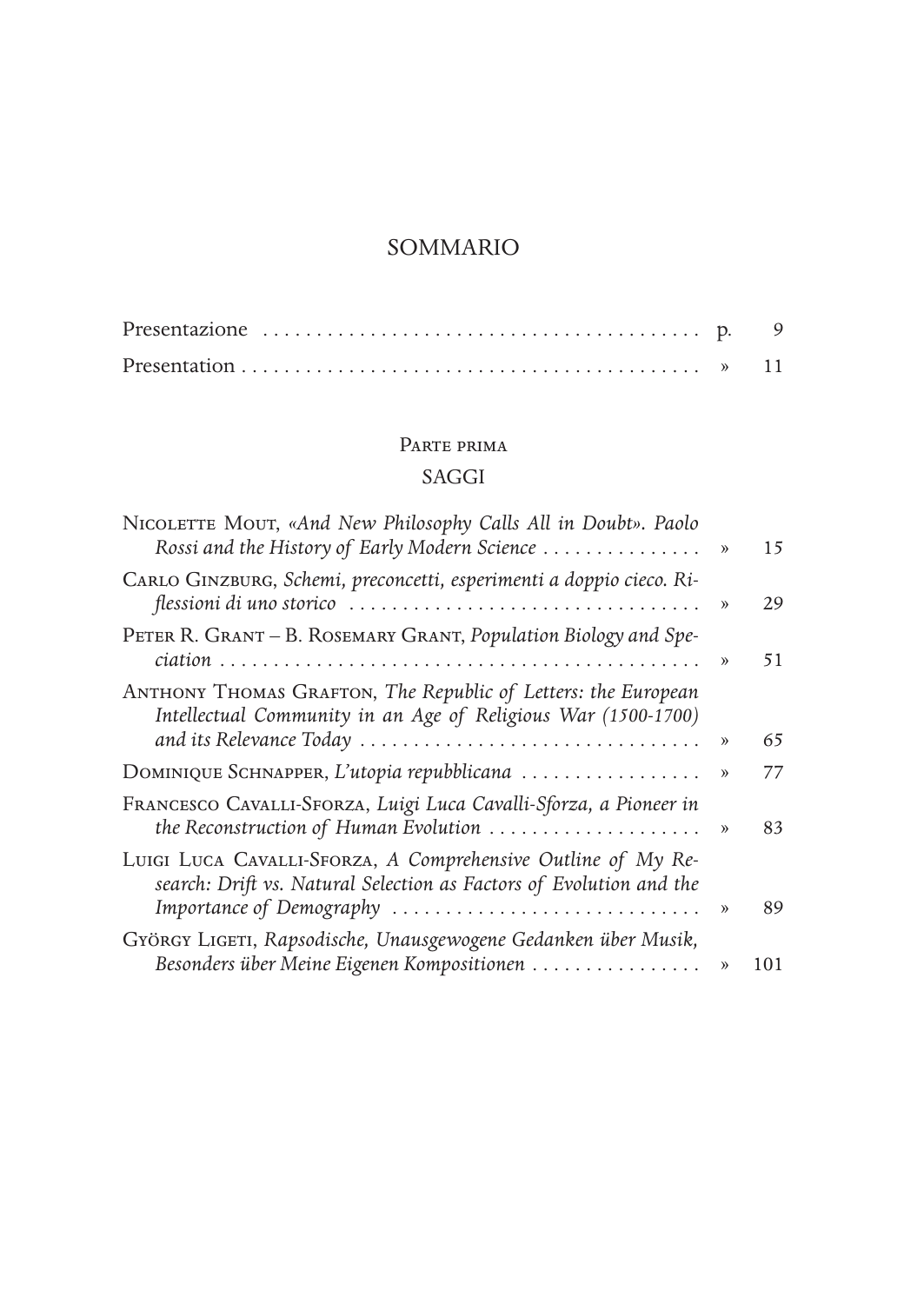# PARTE SECONDA INTERVISTE E RECENSIONI

| Understanding Plant Ecology, an interview with David Tilman by                                                               |  |
|------------------------------------------------------------------------------------------------------------------------------|--|
| «Sono sempre stato comparatista», intervista a Piero Boitani di                                                              |  |
| Storia e storie della musica, intervista a Reinhard Strohm di Walter                                                         |  |
| Looking for the Lights of the Enlightenment, an interview with<br>Bronisław Baczko by Frédéric Le Bihan, Olivier Mongin, Mi- |  |
|                                                                                                                              |  |

#### Parte terza

## IINTER-LA+B, INTERNATIONAL INTERDISCIPLINARY RESEARCH LABORATORY

|                                                                                                                                                                    | 169 |
|--------------------------------------------------------------------------------------------------------------------------------------------------------------------|-----|
|                                                                                                                                                                    | 171 |
| MARIE CAPEL, Une mauvaise langue pour que vive l'utopie $\dots \dots$                                                                                              | 175 |
| UGO BELLAGAMBA, Des villes ideales aux villes futures ou la science-fic-<br>tion comme continuité de l'utopie  » 179                                               |     |
| FRANÇOIS ROSSET, Dialogue avec Bronisław Baczko: autour de la no-<br>tion du mal en utopie $\ldots \ldots \ldots \ldots \ldots \ldots \ldots \ldots \ldots \ldots$ | 199 |
| ROBERTO SCAZZIERI, Dominique Schnapper, L'utopia repubblicana:                                                                                                     |     |
| $Comment \dots \dots \dots \dots \dots \dots \dots \dots \dots \dots \dots \dots \dots \dots \dots \dots \dots$                                                    | 203 |

## PARTE QUARTA

## FORUM INTERDISCIPLINARE DELLA FONDAZIONE

| Balzan Prizewinners 2017; Interdisciplinary Forum  » 209                    |  |
|-----------------------------------------------------------------------------|--|
| PETER SUTER, Presentation of James P. Allison and Robert D. Schreiber » 211 |  |
| JAMES P. ALLISON, Descriptive Resume  » 215                                 |  |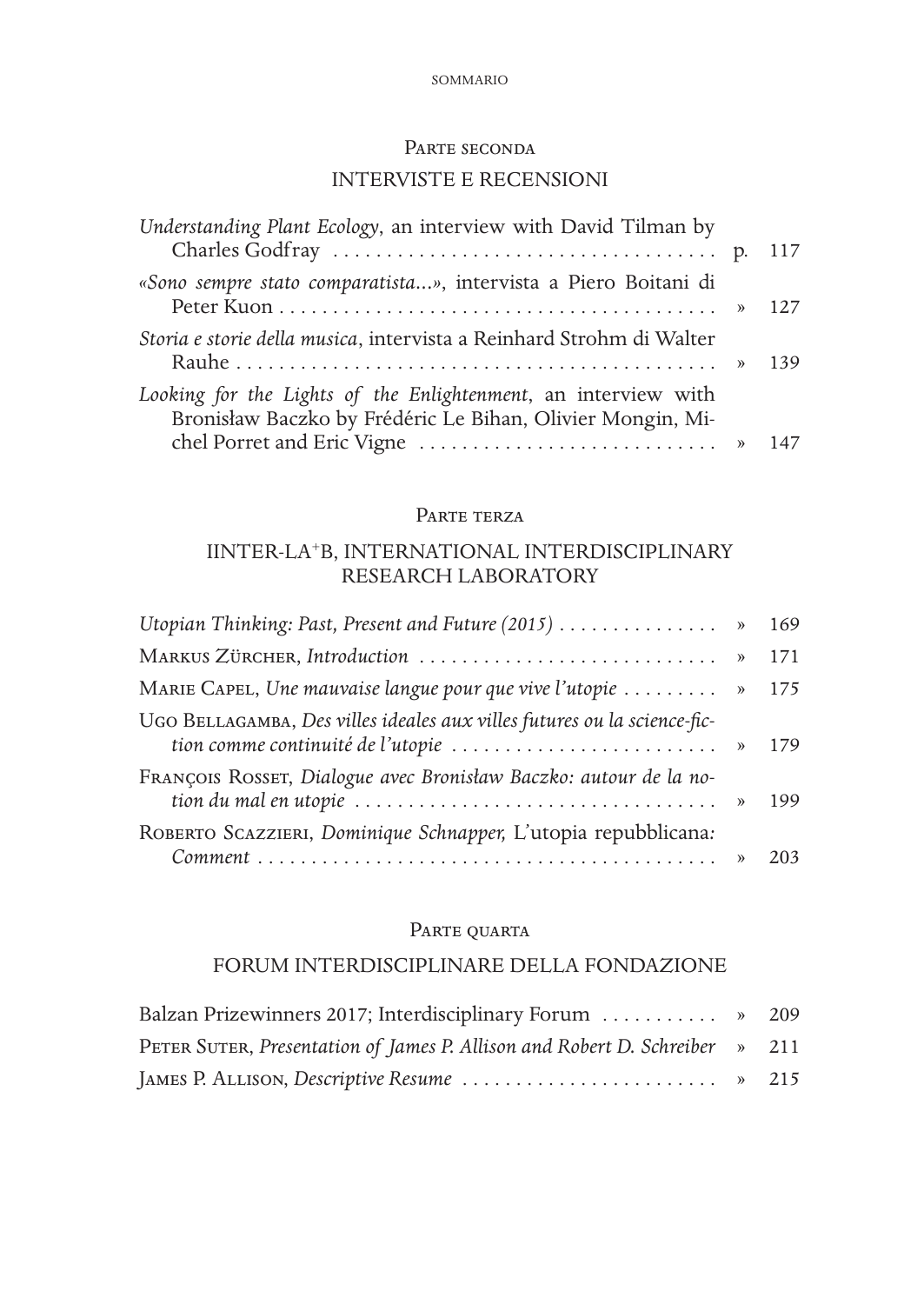| ROBERT D. SCHREIBER, Establishing a Role for Immunity in the Control |     |
|----------------------------------------------------------------------|-----|
|                                                                      |     |
| BENGT GUSTAFSSON, Presentation of Michaël Gillon  »                  | 229 |
| MICHAEL GILLON, En quête d'autres mondes  » 233                      |     |
| MARJAN SCHWEGMAN, Presentation of Bina Agarwal  » 247                |     |
| BINA AGARWAL, The Challenge of Gender Inequality  » 251              |     |
| THOMAS MAISSEN, Presentation of Aleida and Jan Assmann  » 263        |     |
| ALEIDA UND JAN ASSMAN, Forum-Vorträge  » 267                         |     |
|                                                                      |     |

# Parte quinta

## EVENTI E NOTIZIE DALLA FONDAZIONE

| Al Premio Balzan James Allison anche il Nobel                                                                                                                          | )             | 291 |
|------------------------------------------------------------------------------------------------------------------------------------------------------------------------|---------------|-----|
| MARINO VIGANÒ, Renata Broggini: le attività per la Fondazione                                                                                                          | $\gg$         | 295 |
| SALVATORE VECA, Presentazione del volume I di Balzan Papers                                                                                                            | )             | 305 |
| Architettura: una storia. In ricordo di James S. Ackerman (1919-2016)                                                                                                  | $\gg$         | 307 |
| HOWARD BURNS, James S. Ackerman: storia e valori                                                                                                                       | )             | 309 |
| GUIDO BELTRAMINI, James Sloss Ackerman, 1919-2016                                                                                                                      | $\mathcal{D}$ | 315 |
| LEO SCHUBERT, In ricordo di James Ackerman: le ville di Le Corbusier                                                                                                   | )             | 319 |
| FEDERICA ROSSI, Dall'Europa dei Lumi alla Russia degli Zar: Nikolaj<br>$L'$ vov traduttore di forme e parole $\ldots \ldots \ldots \ldots \ldots \ldots \ldots \ldots$ | )             | 323 |
| VALERIA CAFÀ, In memoria di James Sloss Ackerman: Palazzo Massimo<br>alle Colonne di Baldassarre Peruzzi                                                               | )             | 335 |
| Utopia e Lumi. La lezione di Bronisław Baczko (1924-2016)                                                                                                              | )             | 345 |
| FRANÇOIS ROSSET - MICHEL PORRET, With Bronisław Baczko: from<br>Utopia to the Dictionnaire critique de l'utopie au temps des                                           |               |     |
|                                                                                                                                                                        | )             | 347 |
| CARLO CAPRA, Note a margine del Dictionnaire critique de l'utopie                                                                                                      | )             | 357 |